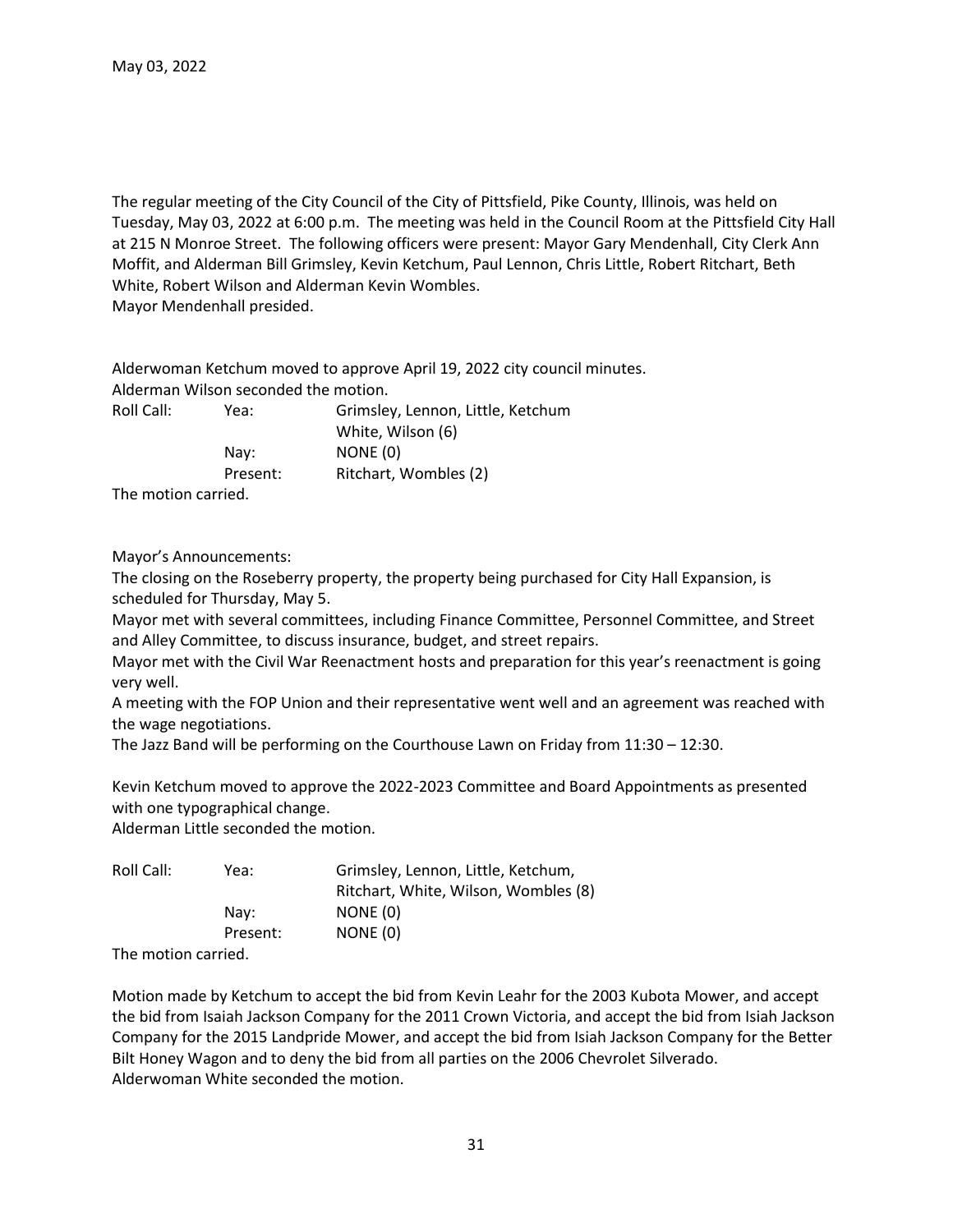| Roll Call:          | Yea:     | Grimsley, Lennon, Little, Ketchum,   |
|---------------------|----------|--------------------------------------|
|                     |          | Ritchart, White, Wilson, Wombles (8) |
|                     | Nav:     | NONE (0)                             |
|                     | Present: | NONE (0)                             |
| The motion carried. |          |                                      |

Mayor Mendenhall presented a proposal from David and Ashli Freesmeyer in reference to concrete benches. Mayor asked the Ordinance Committee to review the proposal.

Alderman Wombles moved to approve Ordinance No. 1696 – An Ordinance Adopting the Illinois Vehicle Code, on it's first reading. Alderman Lennon seconded the motion.

| Roll Call:          | Yea:     | Grimsley, Lennon, Little, Ketchum,<br>Ritchart, White, Wilson, Wombles (8) |
|---------------------|----------|----------------------------------------------------------------------------|
|                     | Nav:     | NONE (0)                                                                   |
|                     | Present: | NONE (0)                                                                   |
| 美しょうしょうけん アーティング・オー |          |                                                                            |

The motion carried.

Alderman Wombles moved to approve Ordinance No. 1697 – An Ordinance Adopting the Illinois Criminal Code, on it's first reading. Alderman Wilson seconded the motion.

| Roll Call: | Yea:     | Grimsley, Lennon, Little, Ketchum,   |
|------------|----------|--------------------------------------|
|            |          | Ritchart, White, Wilson, Wombles (8) |
|            | Nav:     | NONE (0)                             |
|            | Present: | NONE (0)                             |
|            |          |                                      |

The motion carried.

The draft Appropriation Ordinance was presented. There were no changes noted and the clerk will finalize the ordinance for approval at the May 17 council meeting.

Alderman Little reported that the Personnel Committee met to discuss job descriptions, employee handbook and salary ranges. The Personnel Committee also discussed annual employee increases.

Alderman Little moved to accept the recommendation of the Personnel and Finance Committee to approve a \$1 per hour increase in salary to all hourly employees. Alderwoman White seconded the motion.

| Roll Call:                   | Yea:     | Grimsley, Lennon, Little, Ketchum,   |
|------------------------------|----------|--------------------------------------|
|                              |          | Ritchart, White, Wilson, Wombles (8) |
|                              | Nav:     | NONE (0)                             |
|                              | Present: | NONE (0)                             |
| - 天地 しょうしょう しょうしょうしょう しょうしょう |          |                                      |

The motion carried.

Alderman Wombles reported that the Street and Alley Committee met to discuss 365<sup>th</sup> Avenue, the road to Pike County Lumber. There is an emergent need for repair to the road. Callender Construction has